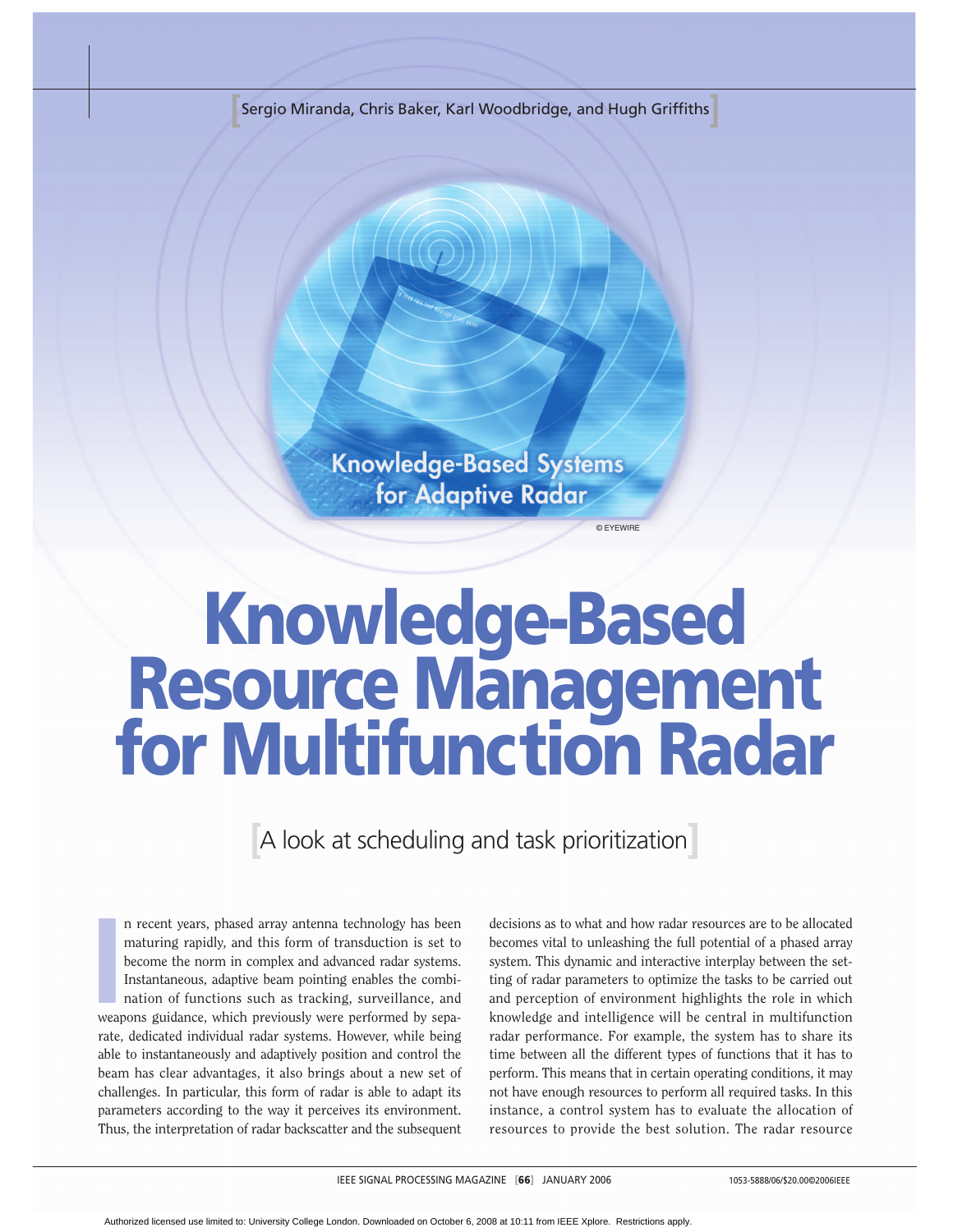management problem therefore reduces to the allocation of finite resources in an optimal and intelligent way. In this article, we consider two related aspects of radar resource management, scheduling and task prioritization. Two different methods of scheduling are examined and compared and their differences and similarities highlighted. The comparison suggests that prioritization of tasks plays a dominant role in determining performance. A prioritization scheme based on fuzzy logic is subsequently contrasted and compared with a hard logic approach as a basis for task prioritization. The setting of priorities is shown to be critically dependent on prior expert knowledge.

The efficient allocation of radar resources such as time and energy has been the subject of increasing research over recent years. Since the problem is complicated and multidimensional, it is sensible to make use of whatever prior information is available to form a knowledge-based solution. Most studies have included different techniques such as artificial neural networks, decision theoretics, information theory, and mathematical programming techniques including linear, nonlinear, and dynamic. Radar resource management approaches have been divided into three areas: adaptive track updates [1], search scans [2], and scheduling. Here, we concern ourselves with scheduling and its close relation task prioritization.

Scheduling is an important subproblem of radar resource management and has been the focus of intensive research in order to optimize the process of accomplishing a set of measurements to be performed by a multifunction radar system, e.g., [3]–[8]. These scheduling approaches are dissimilar in design and methodology, and little has been reported about the differences in their performance in resource allocation when utilized in similar operational conditions [9]. In addition, while most approaches have used fixed priority orders for ranking radar tasks, few analyses have addressed the development and the

effects of adaptive methods for prioritizing radar tasks as a function of changing tactical scenarios [10]–[12]. Other notable papers that have examined scheduling and closely related topics include [16]–[21].

Closely coupled to scheduling and fundamental to successful system performance is task prioritization. Indeed, in any system where more tasks are demanded than there is time to execute, some form of prioritization is mandatory. In real-time systems, a prioritization is said to be feasible if the resulting system is schedulable. Thus, solving the priority assignment problem means determining a feasible priority assignment for a given system. Priority is usually associated with the urgency and importance of a task and a system must prepare a sequence able to execute ready tasks that have the highest priority. Most algorithms are classified according to how priorities are assigned as a function of time. Thus, the algorithms can be classified as fixed, dynamic, or of mixed priority. A fixed-priority algorithm evaluates all priorities at the design time, maintaining them for the lifetime of the task or mission. This is the simplest form of algorithm and is typically used for assigning priorities in scheduling algorithms. Conversely, a dynamic-priority algorithm assigns priorities online, based on execution parameters of tasks, such as upcoming deadlines. Finally, mixed-priority algorithms have both static and dynamic components. This article investigates and presents methods based on fuzzy logic for prioritizing radar tasks with the aim of analyzing their effectiveness in radar scheduling.

## **SCHEDULING**

Two different scheduling algorithms proposed in [3] and [4] are first briefly described prior to comparing and contrasting their performance. First, we introduce a model for the phased array radar system to be examined. The model of the multifunction radar developed here is focused on tracking, surveillance, and task scheduling. The architecture used in the simulations is presented in Figure 1.

A radar system composed of four fixed-phased array antennas is considered, and the simulation covers the behavior of one of its faces. The boundaries of the volume of coverage of the face of the radar can be user defined. Based on this information and on the desired surveillance performance, the surveillance function calculates the number of radar beams necessary to survey that volume. A list of task requests is generated, taking into account the desired surveillance performance of the radar system. The surveillance manager is fed by the task list, maintained an inactive queue of tasks (not yet



**[FIG1] Radar resource manager architecture.**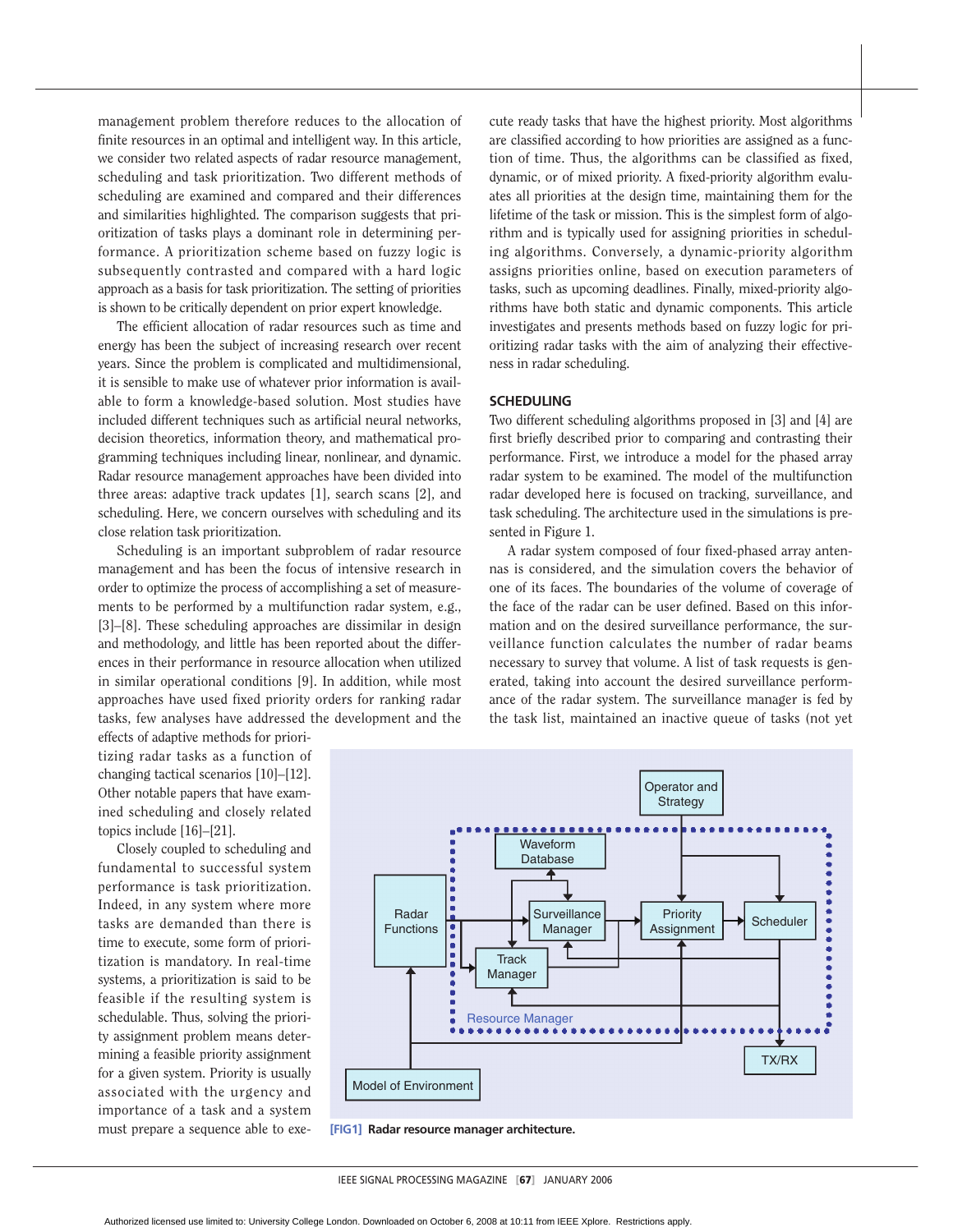scheduled), and provides the scheduler with a smaller queue of requests that are close to their due time of execution. Likewise, the track function calculates the update times of the targets under track and feeds the track manager with a queue of tasks to be scheduled. The track manager also maintains a list of inactive track tasks that are to be sent to the scheduler when close to their due time of execution. Both surveillance and track manager select from the waveform database the parameters to be used in the transmission of the radar pulses associated with each radar job. Several aspects are to be taken into consideration in the criteria of selection, including boundaries of the regions of coverage, expected targets, target range, and target speed. Decisions relating to how resources are to be allocated according to the relative importance of the tasks and how to assess this relative importance are made by the block called *Priority Assignment*. The scheduler is fed by



**[FIG2] Results from the Butler type scheduling of surveillance and tracking tasks in three sectors of coverage. Required surveillance occupancy** <sup>=</sup> **80%.**



**[FIG3] Results from the Orman type scheduling of surveillance and tracking tasks in three sectors of coverage. Required surveillance occupancy** <sup>=</sup> **80%.**

queues of track, plot confirmation, and surveillance task requests and creates a set of measurement tasks to be carried out by the radar based on task priorities and time constraints. A feedback loop between the output of the scheduler and the radar functions enables the next update times related to those tasks to be calculated. The overall preferences related to mission requirements and resource management decisions based on evaluation of the tactical scenario are accounted for in the block named *Operator and Strategy*. This module operates as a human-machine interface, allowing intervention to enable corrections in the behavior of the system.

Two different schedulers were developed and are compared for the same operational conditions. They are based on the online scheduling algorithms presented by Orman et al. [4] and Butler [3]. The scheduler suggested by Orman et al. is centered on a coupled-task specification of the radar jobs. A coupled task is a job consisting of two different operations separated in time by a specified interval; for example, the transmission and reception times of a defined waveform type. Thus, each coupled task can be represented by the processing time of the first operation, the processing time of the second operation, and the separation time between them. The job is considered to be a set of tasks that must be executed to achieve the radar function performance requirements (e.g., a pulse burst). The scheduler organizes a queue of tasks to be executed in any order provided that two tasks do not occupy the radar at the same time. The main idea of the coupled-task scheduler is to use the idle time existing within a radar job to interleave other radar jobs and achieve improved usage of the radar time.

An alternative approach was postulated by Stafford [14] and subsequently modified by Butler [3] that is based on the concept of time balance and was implemented in the experimental multifunction electronic scanned array radar (MESAR) system. MESAR is an experimental active phased-array radar system developed by QinetiQ and AMS Ltd. The first version of this radar was delivered in the early 1990s, and advances have been introduced more or less continuously since then.

The Butler (or MESAR) algorithm uses a time-balance scheme to control the scheduling process of the requested tasks. There is a time balance related to every radar job, indicating to the scheduler how much time is owed by the radar to that job. A zero time balance meant that the job is due to be executed at the exact time. A negative time balance meant that the new job is not to be executed at this time, and a positive time balance means that the job is late, thus the radar owes time to that job. A job consists of several tasks and is usually associated with surveillance of a region of coverage or the keeping of a target under track. A task is a group of activities that are noncoherently integrated to give detection. A task can be divided into looks, consisting of one or more activities. This algorithm schedules the looks of a task in sequence and the tasks are selected according to the desired priority order. All radar functions are assumed to have fluid deadlines. When a task of higher priority than that currently being scheduled is requested, the process is interrupted, and that task is scheduled. An interesting characteristic of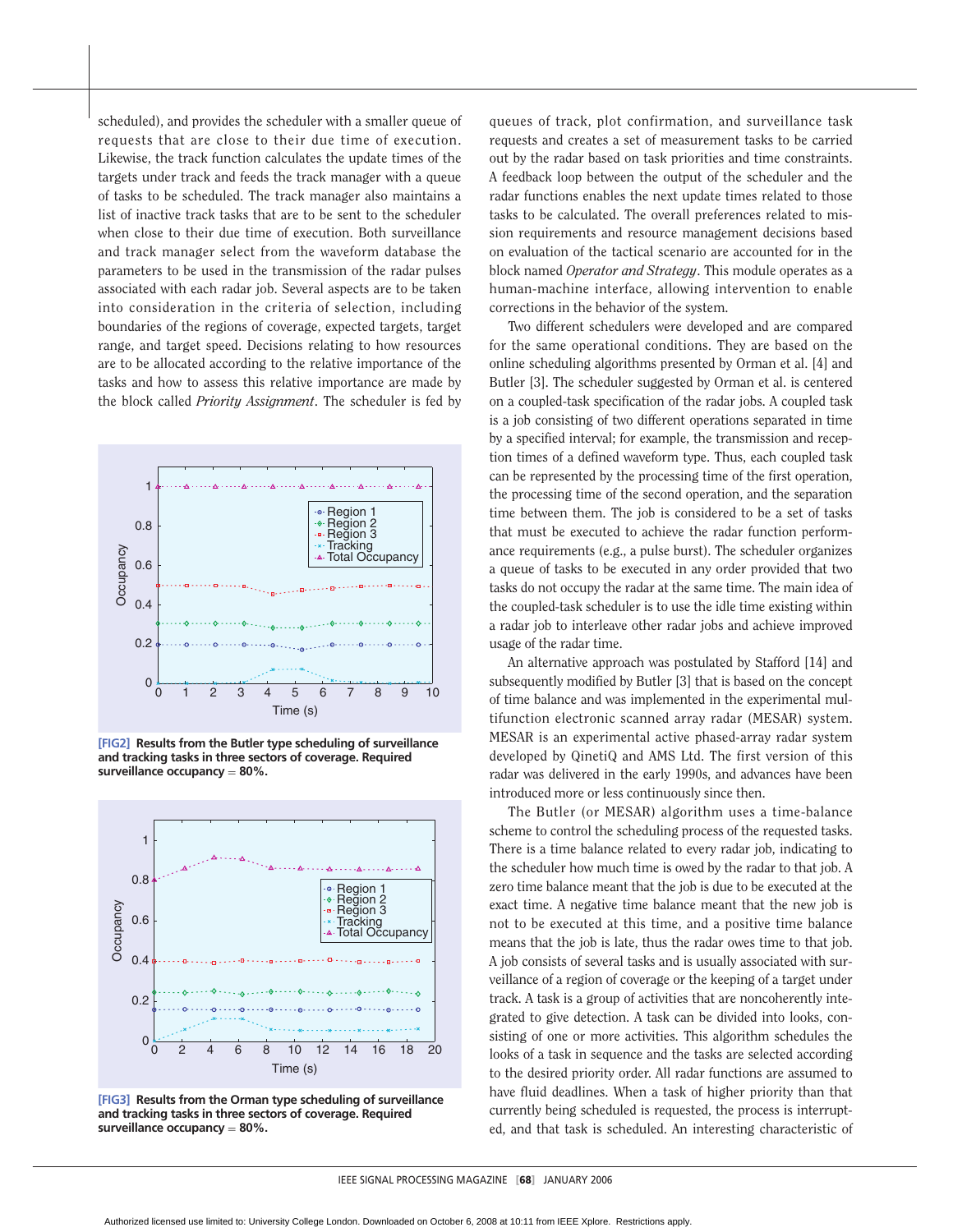this algorithm is that no idle time is left on the radar time line. When the desired surveillance occupancy is less than 100% and the radar load associated with other functions is less than one, then surveillance tasks are scheduled earlier and the surveillance occupancy is increased to the stage where the total radar time line is completely used. Similarly, when the tracking load is increasing due to a great number of detected targets, the surveillance jobs are progressively delayed and the detection performance degrades. This could lead to a situation in which no surveillance is performed and only tracking tasks are executed.

This is in contrast to the Orman type of scheduler, where the highest priority is given to the tracking function and all the tracking tasks are scheduled as near as possible to their due times of execution with the aim of minimizing the number of late tasks. The surveillance performance is determined by either the radar operator or the mission requirements.

The significance of using the modified version of the MESAR scheduling algorithm is that some tasks can be scheduled with greater delays.

The approaches are compared by analyzing their resulting resource allocation when the multifunction radar faces different operational scenarios in respect of the amount of resources required to meet the performance requirements. Many simulations have been performed to validate the algorithms and investigate performance. Two cases are considered here, underload, where not all radar resources are required to carry out the mission, and overload, where there are insufficient resources. These highlight the essential differences and similarities of the two approaches. Consider first the case of an underload situation. Figure 2 shows that the Butler algorithm is able to use all available radar resources by scheduling low-priority tasks earlier than their desired execution time. This behavior is not observed when examining the results from the algorithm proposed by Orman, as shown in Figure 3. This is explained by the fact that once the performance requirements are met, additional resources are not used to improve surveillance performance and the radar has idle periods during its operation. Thus it may be concluded that, in this case, the radar performance will be superior when the Butler scheme is employed.

In contrast, the results presented in Figures 4 and 5 show that both schedulers produce similar resource allocation results when operating in overload situations. Here, there are not enough resources to execute all requested radar tasks. Even so, the Orman approach fails to make use of all of the radar time line and sometimes the occupancy is a little less than 100%. In general, however, it may be concluded that there is little to choose between the two in terms of overall performance under stressing conditions.

As the multifunction radar is likely to be specified as having to be able to operate in overload situations, it will be critical that a well-designed scheduler must enable highest priority tasks to be carried out. This brings into question the assignment of priorities. It is now shown that the use of adaptive prioritization methods for radar tasks is an efficient way to manage resource allocation. In particular, the application of fuzzy logic algorithms developed in [13] to prioritize target tracking and sectors of surveillance are considered and compared with fixed prioritization approaches. These algorithms are based on expert knowledge and imitate the human decision making in similar situations.

## **INTELLIGENT PRIORITIZATION USING FUZZY LOGIC**

The attribution of priority to regions and targets of interest is central to the eventual performance of the array radar system and to subsequent mission success. There are a variety of methods that may be employed, from simple fixed allocations based on operational experience to more elaborate schemes that attempt to balance competing components that constitute the overall determination of priority. For example, the priority for tracking targets may be evaluated using the decision tree presented in Figure 5. This could be carried out according to information provided by a tracking algorithm, by other sensors, or by other operational modes of the multifunction radar such as high resolution.



**[FIG4] Results from the Butler type scheduling of surveillance and tracking tasks in three sectors of coverage. Required surveillance occupancy** <sup>=</sup> **100%.**



**[FIG5] Results from the Orman type scheduling of surveillance and tracking tasks in three sectors of coverage. Required surveillance occupancy** <sup>=</sup> **100%.**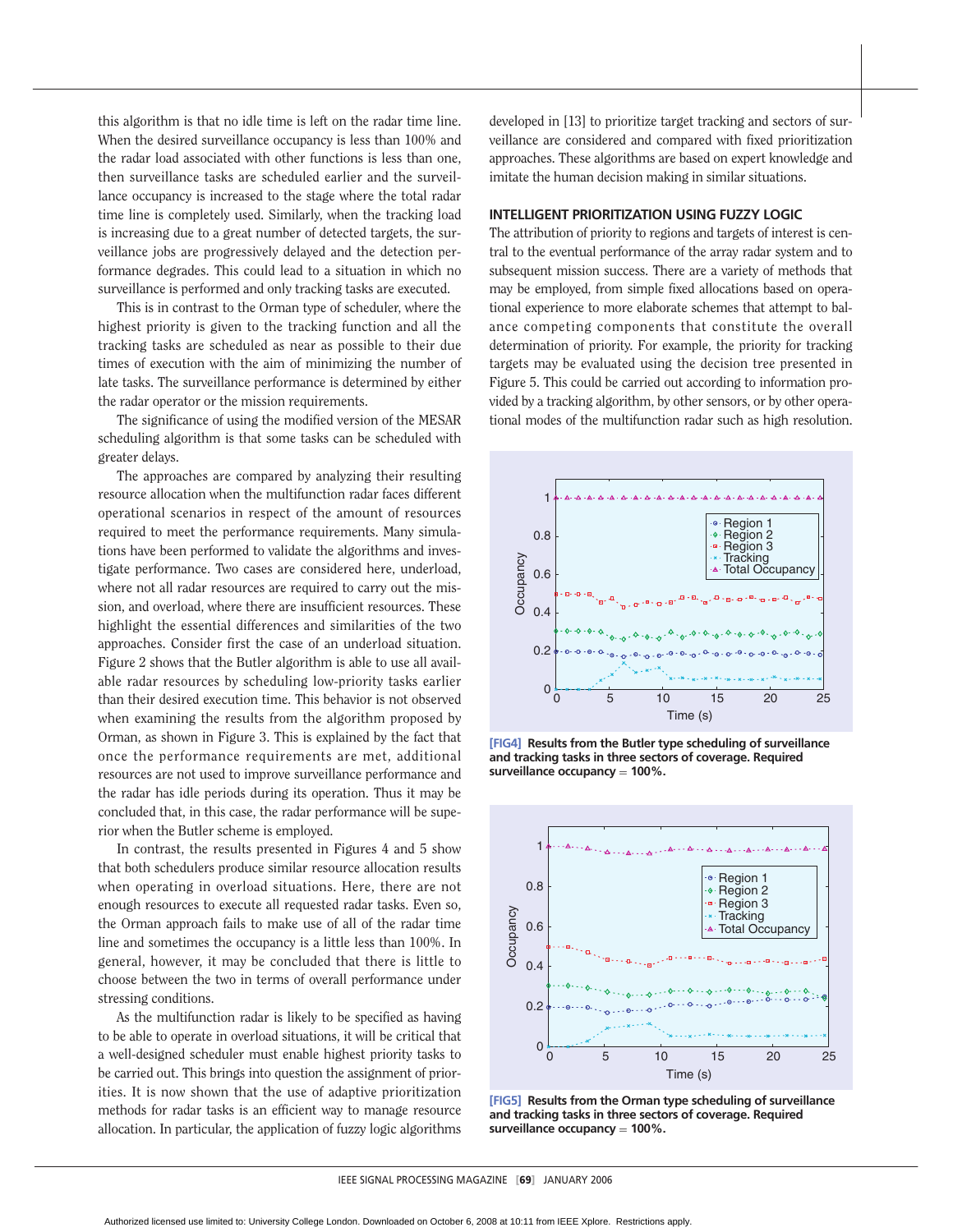#### **[TABLE 1] FUZZY VALUES RELATED TO THE MAIN VARIABLES USED IN THE PRIORITY ASSIGNMENT.**

| <b>FUZZY VARIABLE</b> | <b>FUZZY VALUES</b>                       |
|-----------------------|-------------------------------------------|
| TRACK QUALITY         | <b>HIGH AND LOW</b>                       |
| <b>HOSTILE</b>        | NONHOSTILE, UNKNOWN AND HOSTILE           |
| <b>WEAPON SYSTEMS</b> | LOW. MEDIUM AND HIGH CAPABILITY           |
| THREAT                | VERY LOW, LOW, MEDIUM, HIGH AND VERY HIGH |
| <b>POSITION</b>       | CLOSE, MEDIUM AND FAR                     |
| <b>PRIORITY</b>       | VERY LOW, LOW, MEDIUM LOW, MEDIUM,        |
|                       | MEDIUM HIGH, HIGH, AND VERY HIGH          |

Five different variables provide information used to set the priority level. These are threat, hostility, quality of tracking and relative position of the target, and weapon system capabilities of the platform. These are termed *linguistic variables*. The reasons for selecting these variables are explained in the following.

*Track quality* refers to the accuracy of the predicted position

of the target with respect to the desired accuracy for this prediction. For example, if the error of the predicted position is small, the track quality is said to be high; however, large errors or missed detections lead to

poor quality, and the priority of the target may be increased in order to improve the prediction of its position.

*Hostile* is a fuzzy variable related to four concepts: range to the target, absolute velocity, target identity, and the manner in which the target is approaching the radar platform. Thus, the priority for tracking this target should clearly vary according to the way the target is approaching the radar platform, its absolute velocity, its range, and its identity. These four concepts are also associated with linguistic variables, which are disposed as nodes of the decision tree and combined to provide the final value for the hostility of a target. Range is the fuzzified value of the range of the target. In general, the closer the target, the higher its priority. Velocity is the fuzzified value of the absolute velocity of the target. Target identity is the probability of a target being enemy; thus, the higher this probability, the higher the degree of hostility of the target. Finally, approach is related to the fuzzified value of the range-rate-to-velocity ratio of a target relative to radar platform; high values for range-rate-to-velocity imply a fast approach, leading to high priorities. The variable *weapon systems* represents the importance of a target in respect of the weapon systems of the radar platform. In order to assess this importance, three concepts are combined: the identity of the target, the operational range of the weapon systems, and the ratio between the range rate and the absolute velocity of the target. The range-rate-to-velocity represents the way in which the target is approaching the radar platform and also corresponds to a fuzzy variable approach. The Weapons System linguistic variable accounts for the operational range at which the weapon systems can be effectively applied. Targets at long ranges cannot usually be engaged by the weapon system of the radar platform, and therefore their priority is reduced. However, this importance is gradually increased as the targets move to positions that are closer to the radar platform; short ranges lead to high target importance in respect of weapon systems capabilities. When combining the three concepts, different degrees of importance may be achieved by a target. For example, it is expected that enemy targets approaching the radar platform fast have greater priority than enemy targets moving away when they are detected far away from the radar platform.

*Threat* is the linguist variable that represents the degree of threat of a target according to its trajectory and identity. Trajectory combines four fuzzy variables related to height, maneuver, absolute velocity, and range-rate with respect to the trajectory on which the target is moving. In general, maneuvers, low altitudes, high range-rates and high absolute velocities lead to assessing a target as having a high degree of threat. However, even friendly targets may have a degree of threat if

> they are moving towards the radar platform in situations which may lead to collisions, for example.

> Finally, *position* is the linguistic variable whose value is given by the combination of the fuzzified val-

ues of the range and azimuth of a target. In most cases, short ranges imply high priority for target tracking as the target may be situated in high precision tracking areas. Azimuth is a fuzzy variable that accounts for the existing coherence between the azimuth of a target at its early stages of the tracking and the expected detection azimuth of threatening or enemy targets. In military applications, this represents the coherence between the position at which the target is detected and the previous knowledge about the environment in which the radar is operating in respect of the distribution of enemy forces.

Fuzzy values are attributed to each variable. Some examples of the fuzzy values are presented in Table 1. After evaluation of these variables according to a set of fuzzy rules, the importance (priority) of the target is determined. While the membership of each fuzzy set may take any suitable shape, it is common to restrict the membership functions to triangular, trapezoidal, or bell shaped functions to reduce the computational burden required to determine the degree of membership associated with a particular value of input variable [15]. Here, only triangular and trapezoidal membership functions are used for the fuzzy sets associated with the input variables.

A similar methodology is applied to the surveillance function base upon the decision tree presented in Figure 6. In this case, the priority of surveillance sectors may be assessed through the original priorities attributed to the regions with respect to the expected tactical scenarios and the information gathered during the evolution of the actual environments. This includes aspects such as rate of detection of new targets, number of threatening targets, and rate of detection of new threatening targets. A set of fuzzy rules enables the evaluation of the priority of the different sectors considered for surveillance.

**THE EFFICIENT ALLOCATION OF RADAR RESOURCES SUCH AS TIME AND ENERGY HAS BEEN THE SUBJECT OF INCREASING RESEARCH OVER RECENT YEARS.**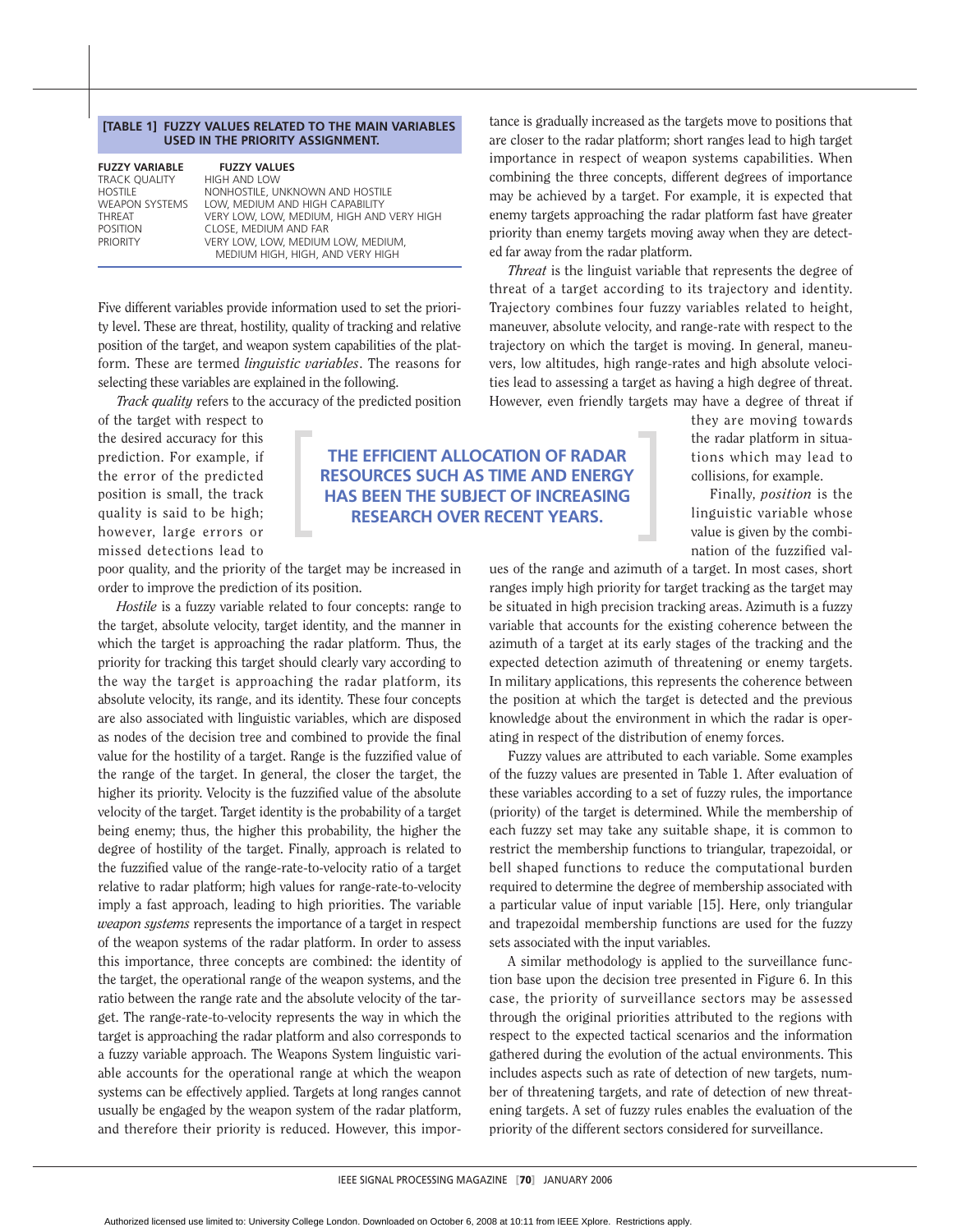Apart from the track quality, all the variables are fuzzified in early stages of the priority evaluation. These fuzzifications explain the fact that the universes of discourse, or domains, of all variables whose membership functions are presented here vary between zero and one. The output of the system is the evaluated priority of the target under study, which is represented by the fuzzy variable priority.

The fuzzy representation of the input and output parameters is considered complete when the membership functions, the domain of each variable, and the number of fuzzy sets (values) are computed [15]. Thus, the determination of the fuzzy if-then inference rules is the next step in the design of the fuzzy logicbased prioritization system. The number of fuzzy rules required to assess the value associated with a knot in the decision tree of Figure 7 is equal to the product of the number of fuzzy values that compose the fuzzy variables linked to that knot. Table 2 shows the number of if-then rules used to evaluate the main fuzzy variables assumed here.

The inferential rules of the fuzzy system were written on the basis of intuitive and expert considerations and then tuned by simulation tests. The actual number of rules used in the inference system, in some cases, may be smaller than the required number. This is explained by the fact that particular combinations of fuzzy variables are very unlikely to be observed in real systems. The reduced number of rules does not represent a drawback as maxmin associations are used by the fuzzy inference system. These associations ensure that the truth of an assertion is not affected by the number of contributing rules but by the degree of truth of the dominant term. This characteristic enables the system to include additional rules in the knowledge base without concerns about the contribution of other rules. The evaluation of the fuzzy rules must follow the sequence proposed on the decision tree. Thus, the system inputs are fuzzified and successively used to assess other fuzzy variables in cascade to the point where the final priority is obtained. It is not especially straightforward to evaluate how the resulting target priority is modified as a function of the main fuzzy variables by only examining the fuzzy rules. Therefore, graphic representations are a valuable tool to assess the inferential rules. These representations may be obtained by fixing all the variables but two

| <b>ITABLE 21 FUZZY VALUES RELATED TO THE MAIN VARIABLES</b> |
|-------------------------------------------------------------|
| USED IN THE PRIORITY ASSIGNMENT.                            |

| FUZZY VARIABLE | <b>NUMBER OF FUZZY RULES</b> |
|----------------|------------------------------|
| PRIORITY       | 270                          |
| HOSTILE        | 108                          |
| WEAPON SYSTEMS | 16                           |
| THREAT         | 36                           |
| POSITION       | 6                            |
|                |                              |

involved in the evaluation of the priority. An example of these surfaces is presented in Figure 9. The configuration presented in Figure 9 assumes that the values of three variables (track quality, position, and weapon capabilities) are maintained at 0.5, and both threat and hostile are varied over their respective domains. This configuration may represent a situation in which the target is located at medium range and has medium importance in respect of the weapon systems of the radar platform.



**[FIG6] Decision tree for sectors of surveillance priority assessment.**



**[FIG7] Decision tree for targets priority assessment.**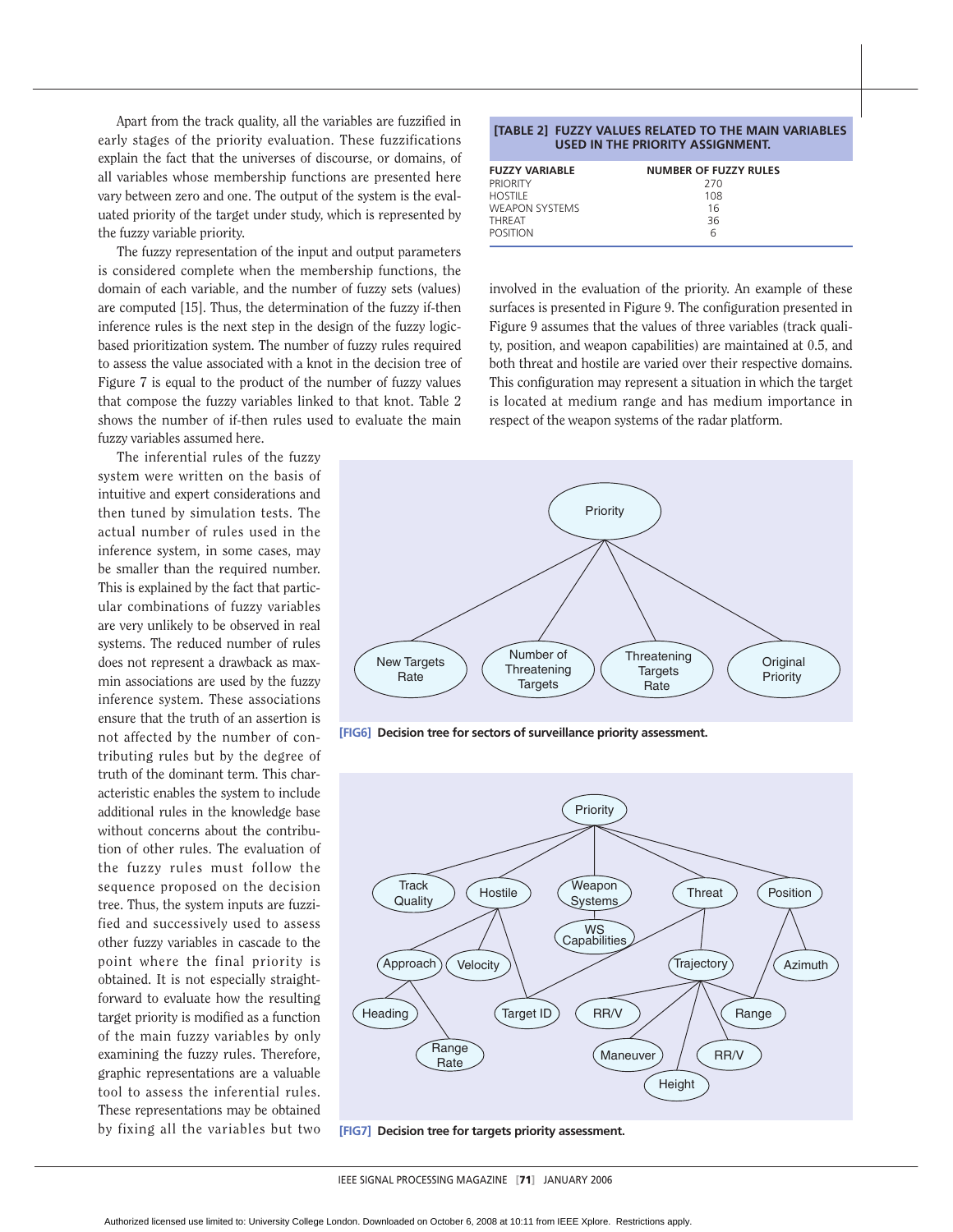

**[FIG8] Fuzzy membership functions related to the fuzzy variables representing the degree of hostility and the position of a target.** 

It is observed that, as might be expected, the priority increases as a consequence of increases in the degrees of threat and hostility of a target. Conversely, low degrees of hostility and threat maintain the resulting priorities at low levels. Two other areas may also be identified on this surface. The first is related to the degree of hostility varying 0.5–1 (medium to very high) and the degree of threat varying 0–0.5 (very low to medium). The resulting priority increases as a result of rises in the degree of threat or hostility. However, the sensitivity to rises in degree of hostility is greater than the sensitivity to the degree of threat. This behavior is explained by examining situations in which targets with medium and high probability of being the enemy are moving away from the radar platform, in this case, the higher the differences in the way the target is moving away from the radar. Thus, the high degree of threat produces a larger effect in the final target priority than the lower value of hostility. The second



**[FIG9] Graphic representations of the fuzzy rules, considering fixed three variables: Position, track quality, and weapon systems.**

area corresponds to degrees of threat varying 0.5–1 and low levels of hostility. Like the previous situations, the resulting priority increases as a consequence of rises in the degree of threat or hostility. Nonetheless, the behavior is different from the one in the previous area: the sensitivity to increases in degree of threat is greater than the sensitivity to the degree of hostility. This may be explained by considering situations where, having low probabilities of being the enemy, targets move on threatening trajectories towards the radar platform. In this case, the way the target is approaching the radar has greater effect in the final priority than its identity. Of course, the manner in which these relationships are formulated is itself a variable and one in which expert input plays a key role. Inevitably there will be a learning process during which the rules and relationships are refined as a result of experience.

Having defined and tuned the fuzzy if-then rules, the method for prioritizing the relative importance of tracked targets is then validated against test trajectories, for all test trajectories scenarios consist of targets with different identities. The analysis shows that by knowing the identity of the targets, their priorities may vary. This provides valuable information to be accounted for when deciding how to allocate radar resources in overload situations. Two cases are presented here for targets moving towards the radar platform on constant-velocity straight line trajectories. These have been chosen as they represent situations of a high degree of threat where targets may be moving towards the radar platform to start an attack. In addition, they present the behavior of the method when a variable such as approach is fixed. This helps simplify the analysis and evaluation of the reasons for the results of the prioritization. The system can also be examined in more complex scenarios where all variables involved in the prioritization are changing over the simulation.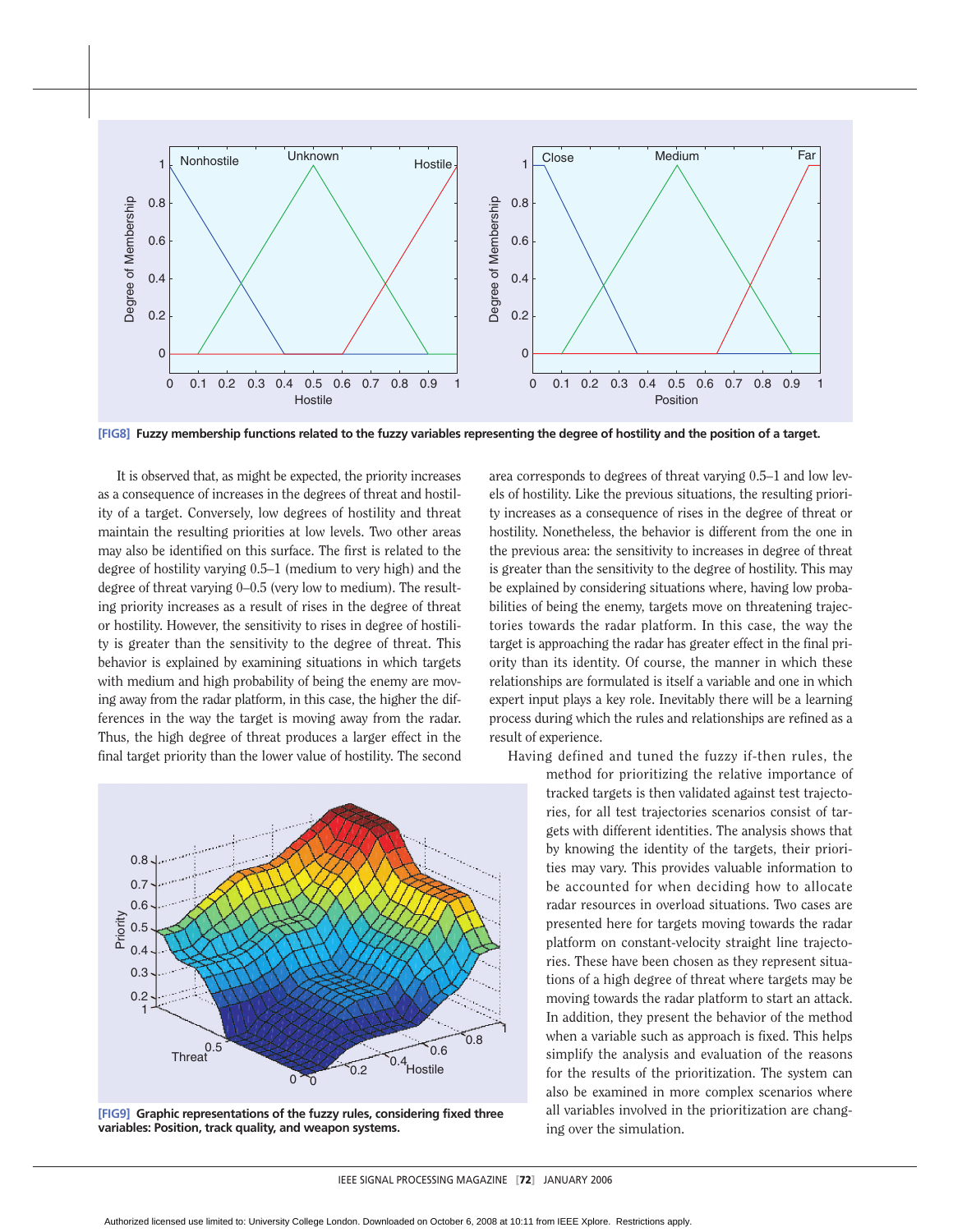Figure 10(a) shows the first test trajectory where a target moves towards the radar platform on a straight line, having a constant velocity of 300 m/s. The red circle indicates the origin of the trajectory. Three targets are assumed in the analysis. They have the same dynamics and flight height; however, their probabilities of being enemy are different as follows: 1 (enemy), 0.5 (unknown), and 0.1 (friendly), corresponding to the red, blue, and green curves, respectively. The evolution of the resulting priorities is shown in Figure 10(b), which shows that, in general, all priorities increase as the targets move towards the radar platform; and the greater the probability of being enemy, the greater the resulting priority. Figure 10 also suggests that priorities of targets that have unknown identity present a similar behavior to friendly targets in the early stages of the trajectory. This may be explained by the fact that during that period, the range of the targets is longer than the tactical range of the platform weapon systems. This happens until around 60–80 s. From that instant, as the target is moving close to the boundaries of this weapon systems tactical range, the degree of threat of the unknown target is likely to increase. Thus, its priority evolution has the similar behavior to the priority evolution of the enemy target: the closer the unknown target is, the higher and the closer to the enemy target its priority will be. At short ranges, if the identity of the target is still unknown, the target is assumed to be enemy, and its resulting priority is assessed as that.

Figure 11 presents the results of a simulation where targets are assumed to move on a straight line trajectory with 800 m/s of velocity. The same probabilities of being enemy of the previous analysis are considered. Due to the high velocity and short ranges, the evolution of the priorities is rather different from the previous case. During the first few seconds of simulation, both unknown and enemy targets have slightly higher priorities than in the first example. This may be explained by their high velocities. All target priorities remain fixed until about 30 s,



**[FIG10] Resulting priorities for three targets with different probabilities of being enemy, moving on the same trajectory.**



**[FIG11] Resulting priorities for three targets with different probabilities of being enemy, moving on the same trajectory. Target velocity: 800 m/s.**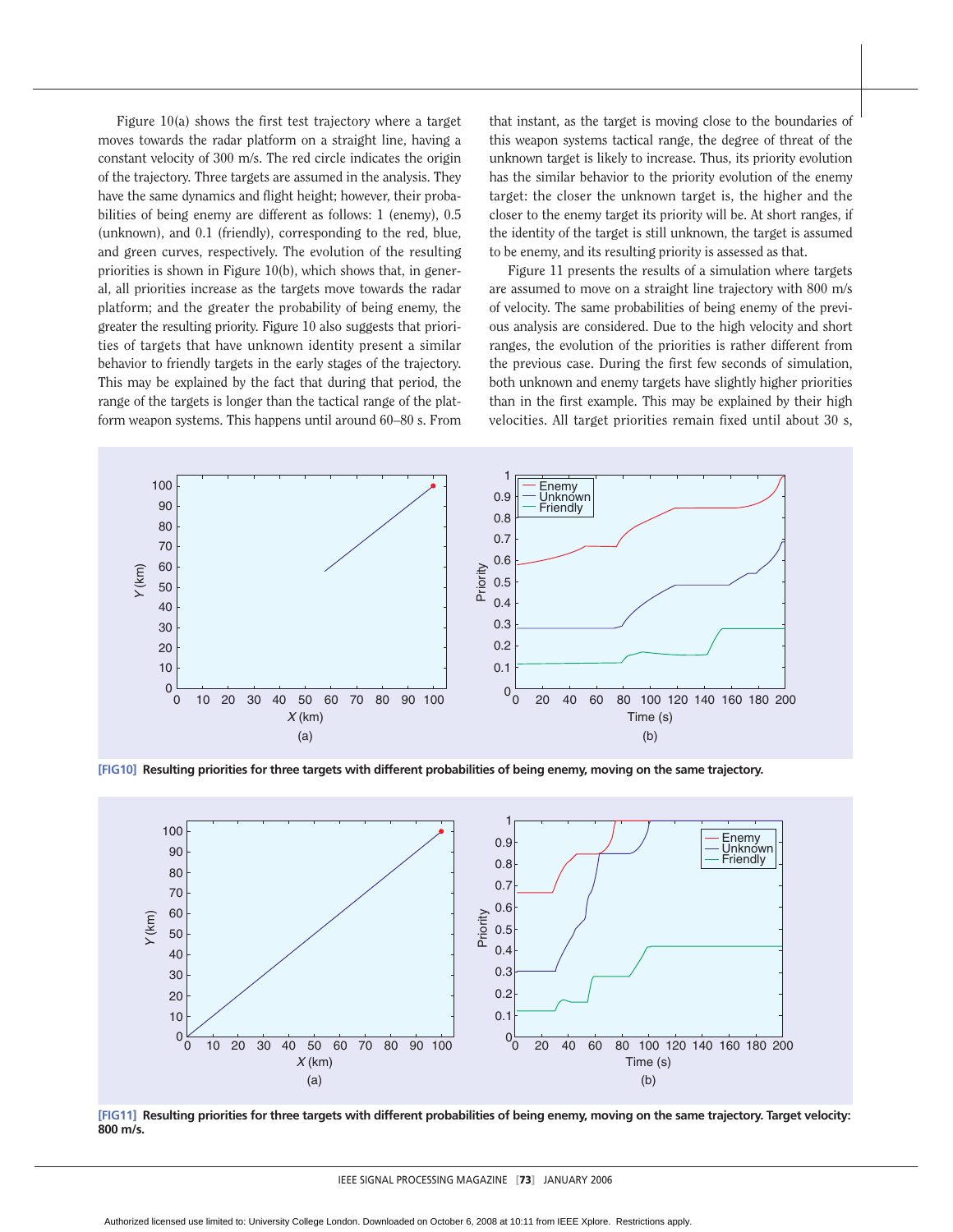when the target position is getting close to the weapon system operational range. Before 30 s, all targets have the maximum priority possible for the set of characteristics of their dynamics, identity and the capabilities of the weapon systems. Thereafter, the priorities are increased in order to allow the radar platform

to face the threat. It is observed that, from around 30–60 s of simulation time, the priority of the unknown target presents a high rate of increase. The analysis indicates that more importance is progressively given to this

target which is gradually assumed to be like an enemy target, because its velocity is very high, the target is approaching the radar fast, and its identity is unknown over this period. From around 60–85 s, the unknown target has the highest priority possible for the combination of input variables which determine its importance. From 85 s, its priority increases again, reaching its highest at around 100 s, when the target position is within operational range of the platform weapon systems and as a consequence both enemy and unknown targets have the same priority. Such an unknown approaching target is considered to be of highest importance because of its potential degree of danger, represented by its velocity, the way it is approaching the radar platform. Like the unknown target, the priorities of both enemy and friendly targets increase from around 30 s, as they are getting close to the weapon system operational range. These priori-

# **PRIORITY RADAR FUNCTION** 1 SURVEILLANCE (LOWEST PRIORITY)<br>
TRACK LIPDATE 2 TRACK UPDATE<br>3 TRACK INITIATI **[TABLE 3] FIXED PRIORITIZATION ORDER FOR RADAR TASKS.**

| - | .                                    |
|---|--------------------------------------|
|   | TRACK INITIATION                     |
| Δ | PLOT CONFIRMATION                    |
| 5 | TRACK MAINTENANCE (HIGHEST PRIORITY) |
|   |                                      |

ties continue to increase reaching their maximum values not later than 100 s of simulation, when the position in within the operational range with a degree of membership of 100%.

The results of the situations examined here suggest that the fuzzy logic approach is an intelligent and valid means for evalu-

> ating the priority of targets. By imitating the human decision-making process and by combining dynamic characteristics about radar tracking and military aspects, such as the ability of the weapon systems of the

radar platform to face potential threats, the fuzzy approach may represent an effective and intelligent support for decisions regarding radar resource management.

# **FUZZY AND HARD LOGIC FOR PRIORITIZATION**

Here, performance is assessed and compared using two prioritization methods: a fixed priority and a hard logic prioritization. The fixed priority method is based on the prioritization order typically used in radar scheduling. In this analysis, the prioritization order of Table 3 is used, where tasks related to the tracking function have greater importance than tasks related to surveillance.

The prioritization method called *hard logic* can be described by a set of rules similar to the ones proposed for the fuzzy logic approach. However, for each operational condition, only one rule is fired, determining the priority of the radar task. In this case, the input variables are classified in sets using the same labels which described the fuzzy variables. These variables are crisp numbers, which means that at any time they will only belong to one labeled set. In practice, this method works like the fuzzy logic approach but using sharp edge membership functions. The main advantage of this method is the reduced computational burden in assigning the priorities of the radar tasks.



**SCHEDULING IS AN IMPORTANT SUBPROBLEM OF RADAR RESOURCE MANAGEMENT AND HAS BEEN THE FOCUS OF INTENSIVE RESEARCH.**

**[FIG12] Resulting priorities for three targets with different probabilities of being enemy, moving on the same trajectory.**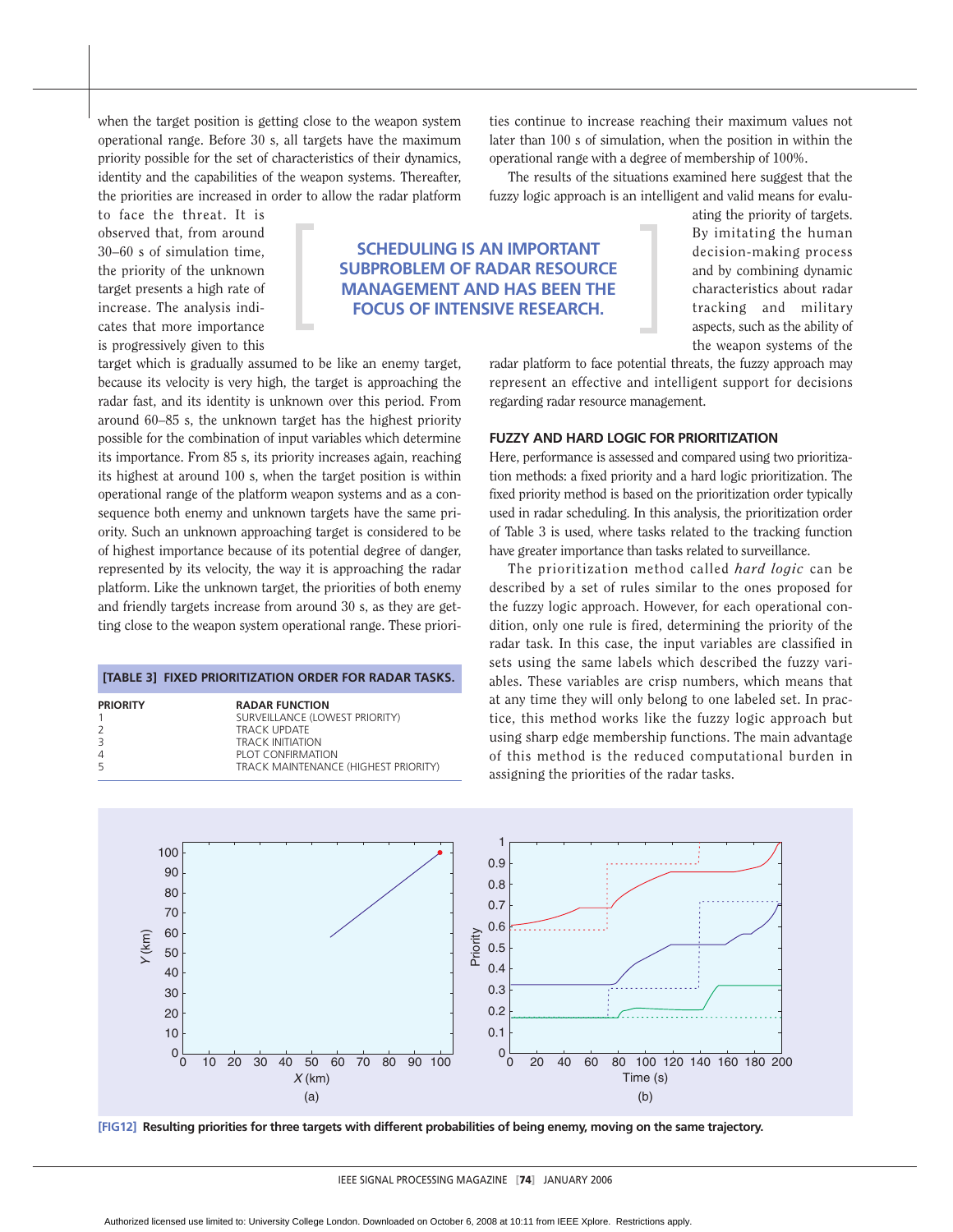| [TABLE 4] REQUIREMENTS FOR THE EXAMPLE SURVEILLANCE VOLUME. |                                                                                                  |                                                                                      |                   |                                                   |  |  |
|-------------------------------------------------------------|--------------------------------------------------------------------------------------------------|--------------------------------------------------------------------------------------|-------------------|---------------------------------------------------|--|--|
| <b>SECTOR</b>                                               | <b>AZIMUTH COVEEERAGE</b><br>$0 - 45^\circ$<br>$-45-0^{\circ}$<br>$-45^{\circ}$ to $+45^{\circ}$ | <b>ELEVATION COVERAGE</b><br>$0 - 20^{\circ}$<br>$0 - 20^{\circ}$<br>$20 - 50^\circ$ | <b>FRAME TIME</b> | <b>BROADSIDE DWELL TIME</b><br>4 ms<br>4 ms<br>ms |  |  |

As before, one face of a static multifunction radar consisting of a four-faced phased array antenna is considered. Thus, a region coverage spanning from  $-45^\circ$  to  $+45^\circ$  away from the antenna broadside is assumed. In this section, this region is subdivided into three different sectors of surveillance. For each sector, both frame and dwell times are defined to determine the desired surveillance performance. Sector 1 spans 0–45◦ in azimuth and 0–20◦ in elevation. Likewise, sector 2 spans  $0°$  to  $-45°$  in azimuth and  $0-20°$  in elevation. These sectors require the highest search rate as targets may be detected at short ranges in low elevations. Finally, sector 3 extends from the top of sectors 1 and 2 to an elevation of 50◦, spanning from  $-45^\circ$  to  $+45^\circ$ . Table 4 shows the frame times and broadside dwell times of this surveillance requirement.

To compensate for the expected decrease in gain when static systems are scanning away from array broadside, not only is coherent integration assumed but also the waveforms used for surveillance are increased in length. The scan loss is assumed to be proportional to  $\cos^3 \theta$ , where  $\theta$  is the scan angle off broadside. The tracking load is represented by a number of enemy targets that, after being inserted in the system, are detected and tracked using Kalman filters.

Examples regarding prioritization of targets is examined using the test trajectory presented earlier in Figure 10. The first example assumes that three targets are moving towards the radar platform on a straight-line trajectory with a velocity of 300 m/s, as shown in Figure 12(a). Once again the targets have different probabilities of being enemy, being considered enemy (red curves), unknown (blue curves) and friendly (green curves). The solid lines represent the priority evolution for the targets when the fuzzy logic approach is used; the dotted lines represent the results using the hard method.

The main difference that can be identified is the soft transition between the different levels of priority when using the fuzzy logic approach. The hard method produces such transitions in steps. In general this results in a more efficient deployment of radar resources.

The analysis of the priority evolution when the target is considered to be enemy suggests that both fuzzy and hard results have similar trends in respect of priority assignment in spite of the different shapes. Similar behavior is observed when comparing the priority evolution of an unknown target. As explained earlier, when the target is far away from the radar platform, its importance is evaluated as of the friendly target. In the case of the hard method, in the early stages of the simulation, the unknown target is even considered as important as the friendly target. However, as the target moves to positions close to the radar platform, its priority increases at a consequence of the target being assessed as dangerous. The priority evolution is, therefore, similar to the evolution of an enemy target; the unknown is not assessed to be as important as the enemy target because of the ranges and absolute velocities considered in this example. The comparison of the results for the friendly targets shows that the hard method maintains the target priority constant throughout the period of the simulation. This behavior may be explained by the fact that both range and velocity of the targets are not sufficient to provoke a change in the priority level at which the target is assessed by the hard method. This comparison shows that both methods may be used to evaluate the relative priority of the radar targets. Depending on the situation, the priority resulting from the utilization of the fuzzy logic may be greater or not than the priority obtained by the use of the hard method. At first, there is a tendency to consider that if two systems execute the same set of tasks, the system that assesses these tasks with lower priority should be considered more effective, because fewer resources would be allocated to execute the tasks. However, this analysis is not always valid in radar scheduling, where the resources are demanded by the radar function in order to achieve their performance requirements. The task priority, therefore, is important for preparing the set of measurements to be executed by the radar. However, it should also be noted that this does not necessarily mean less resources. For example in the first 70 s of the scenario, the priority of the enemy target is above that of the hard case and hence will tend to demand greater radar resource.

# **CONCLUSIONS**

In this article, we have compared the performance of two scheduling methods and highlighted both differences and similarities. This analysis also indicated that prioritization is a key component to determining overall performance. A fuzzy logic approach for prioritizing radar tasks in changing environment conditions was introduced. Key to the success of this is the prior knowledge base that sets the fuzzy logic relationships. By assessing the priorities of targets and sectors of surveillance according to a set of rules it is attempted to imitate the human decision-making process such that the resource manager can distribute the radar resources in a more effective way. Results suggest that the fuzzy approach is a valid means of evaluating the relative importance of the radar tasks; the resulting priorities have been adapted by the fuzzy logic prioritization method, according to how the radar system perceived the surrounding environment. The analysis of these fuzzy logic methods has been further developed by comparison with a fixed prioritization order. From the test configuration examined the nonsmooth transition characteristics associated with the hard prioritization suggest that this may lead to very dissimilar and, sometimes, undesirable results.

One aspect, however, must be highlighted. By using the fixed prioritization method the resource manager may not allocate any resource to low priority sectors, degrading surveillance